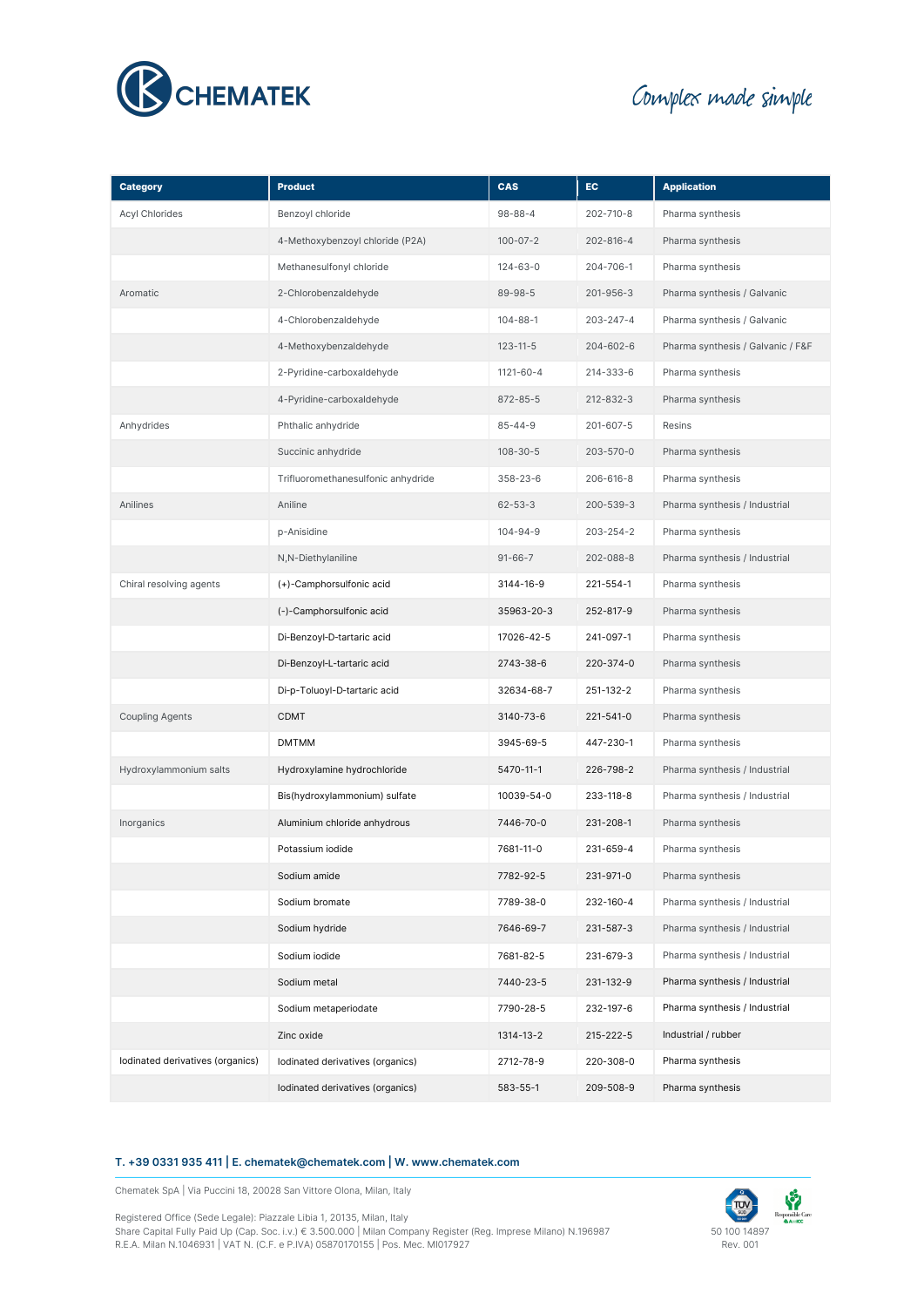

# Complex made simple

| <b>Category</b>                  | <b>Product</b>                         | CAS            | EC.             | <b>Application</b>            |  |
|----------------------------------|----------------------------------------|----------------|-----------------|-------------------------------|--|
| Iodinated derivatives (organics) | Chloroiodomethane                      | 593-71-5       | 209-804-8       | Pharma synthesis              |  |
|                                  | (Diacetoxy)iodobenzene                 | 3240-34-4      | 221-808-1       | Pharma synthesis              |  |
|                                  | Diiodomethane                          | $75-11-6$      | 200-841-5       | Pharma synthesis              |  |
|                                  | lodobenzene                            | $591 - 50 - 4$ | 209-719-6       | Pharma synthesis              |  |
|                                  | lodoethane                             | 75-03-6        | 200-833-1       | Pharma synthesis              |  |
|                                  | 2-lodopropane                          | $75 - 30 - 9$  | 200-859-3       | Pharma synthesis              |  |
|                                  | N-lodosuccinimide                      | $516 - 12 - 1$ | 208-221-6       | Pharma synthesis              |  |
|                                  | SIBX (Stabilized 2-lodoxybenzoic acid) | 61717-82-6     | 629-407-7       | Pharma synthesis              |  |
|                                  | Trimethylsulfonium iodide              | 2181-42-2      | 218-555-4       | Pharma synthesis              |  |
|                                  | Trimethylsulfoxonium iodide            | 1774-47-6      | 217-204-2       | Pharma synthesis              |  |
| Phenols                          | 2-Aminophenol                          | $95 - 55 - 6$  | 202-431-1       | Dyes                          |  |
|                                  | 3-Aminophenol                          | $591 - 27 - 5$ | 209-711-2       | Dyes                          |  |
|                                  | 4-Aminophenol                          | 123-30-8       | 204-616-2       | Pharma synthesis / Dyes       |  |
| Chiral resolving agents          | 2-Methyl resorcinol                    | $608 - 25 - 3$ | $210 - 155 - 8$ | Dyes                          |  |
|                                  | 1-Naphthol                             | $90 - 15 - 3$  | 201-969-4       | Pharma synthesis / Dyes       |  |
|                                  | 2-Naphthol                             | 135-19-3       | 205-182-7       | Pharma synthesis / Dyes       |  |
|                                  | Pyrogallol (1,2,3-Trihydroxybenzene)   | $87 - 66 - 1$  | 201-762-9       | Pharma synthesis / Dyes       |  |
|                                  | Resorcine (1,3-Dihydroxybenzene)       | $108 - 46 - 3$ | 203-585-2       | Pharma synthesis / Dyes       |  |
| Piperidines                      | (R)-3-Aminopiperidine                  | 127294-73-9    | $\sqrt{ }$      | Pharma synthesis              |  |
|                                  | 4-Chloro-1-methylpiperidine*HCl        | 5382-23-0      | 226-375-2       | Pharma synthesis              |  |
|                                  | 1-Methyl-2-(2-hydroxyethyl)piperidine  | $533 - 15 - 3$ | 208-554-7       | Pharma synthesis              |  |
| Pyridines                        | 3-Acetylpyridine                       | $350 - 03 - 8$ | 206-496-7       | Pharma synthesis              |  |
|                                  | 2-Aminopyridine                        | 504-29-0       | 207-988-4       | Pharma synthesis              |  |
|                                  | 3-Aminopyridine                        | 462-08-8       | 207-322-2       | Pharma synthesis              |  |
|                                  | 4-Aminopyridine                        | $504 - 24 - 5$ | 207-987-9       | Pharma synthesis              |  |
|                                  | 2,6-Diaminopyridine                    | 141-86-6       | 205-507-2       | Pharma synthesis              |  |
|                                  | 4-Dimethylaminopyridine (4-DMAP)       | 1122-58-3      | 214-353-5       | Pharma synthesis              |  |
|                                  | 2-Pyridine-carboxaldehyde              | 1121-60-4      | 214-333-6       | Pharma synthesis              |  |
|                                  | 4-Pyridine-carboxaldehyde              | 872-85-5       | 212-832-3       | Pharma synthesis              |  |
|                                  | 2-Vinylpyridine                        | 100-69-6       | 202-879-8       | Pharma synthesis              |  |
| Quaternary ammonium salts        | Tetrabutylammonium bromide             | 1643-19-2      | 216-699-2       | Pharma synthesis              |  |
|                                  | Tetramethylammonium chloride           | $75 - 57 - 0$  | 200-880-8       | Pharma synthesis / Industrial |  |
|                                  | Triethylbenzylammonium chloride        | $56 - 37 - 1$  | 200-270-1       | Pharma synthesis / Industrial |  |
| <b>Reducing Agents</b>           | Lithium borohydride                    | 16949-15-8     | 241-021-7       | Pharma synthesis / Industrial |  |

## **T. +39 0331 935 411 | E. chematek@chematek.com | W. www.chematek.com**

Chematek SpA | Via Puccini 18, 20028 San Vittore Olona, Milan, Italy

Registered Office (Sede Legale): Piazzale Libia 1, 20135, Milan, Italy Share Capital Fully Paid Up (Cap. Soc. i.v.) € 3.500.000 | Milan Company Register (Reg. Imprese Milano) N.196987 R.E.A. Milan N.1046931 | VAT N. (C.F. e P.IVA) 05870170155 | Pos. Mec. MI017927